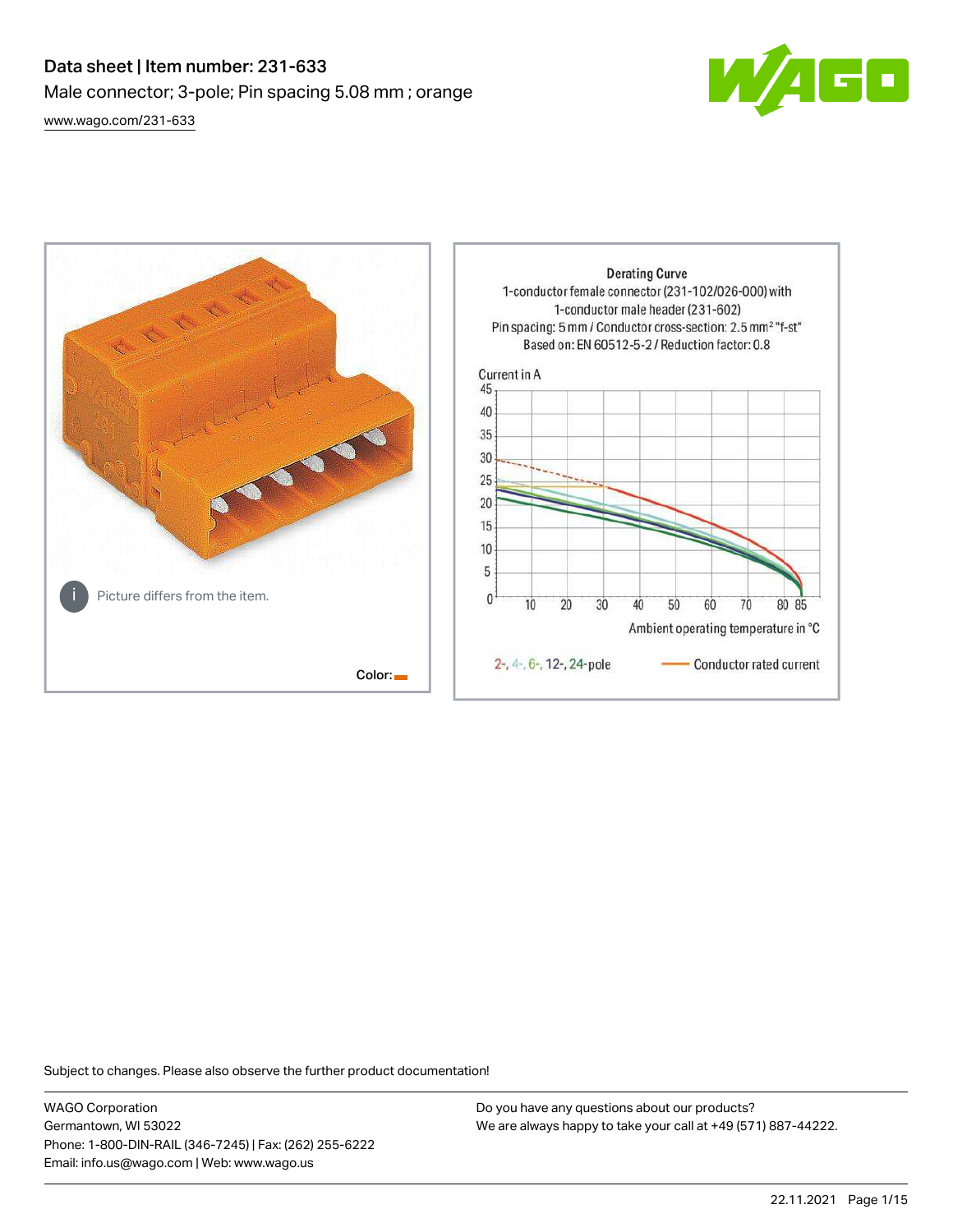[www.wago.com/231-633](http://www.wago.com/231-633)





```
L = (pole no. -1) x pin spacing +8.2 mm
```
 $L_1 = L - 1.7$  mm

```
L_2 = L - 1.2 mm
```
#### Item description

- $\blacksquare$ Universal connection for all conductor types
- Easy cable pre-assembly and on-unit wiring via vertical and horizontal CAGE CLAMP<sup>®</sup> actuation  $\blacksquare$
- $\blacksquare$ For wire-to-wire and board-to-wire connections
- $\blacksquare$ Versions available with snap-in mounting feet or flanges for panel or through-panel mounting

Subject to changes. Please also observe the further product documentation!

WAGO Corporation Germantown, WI 53022 Phone: 1-800-DIN-RAIL (346-7245) | Fax: (262) 255-6222 Email: info.us@wago.com | Web: www.wago.us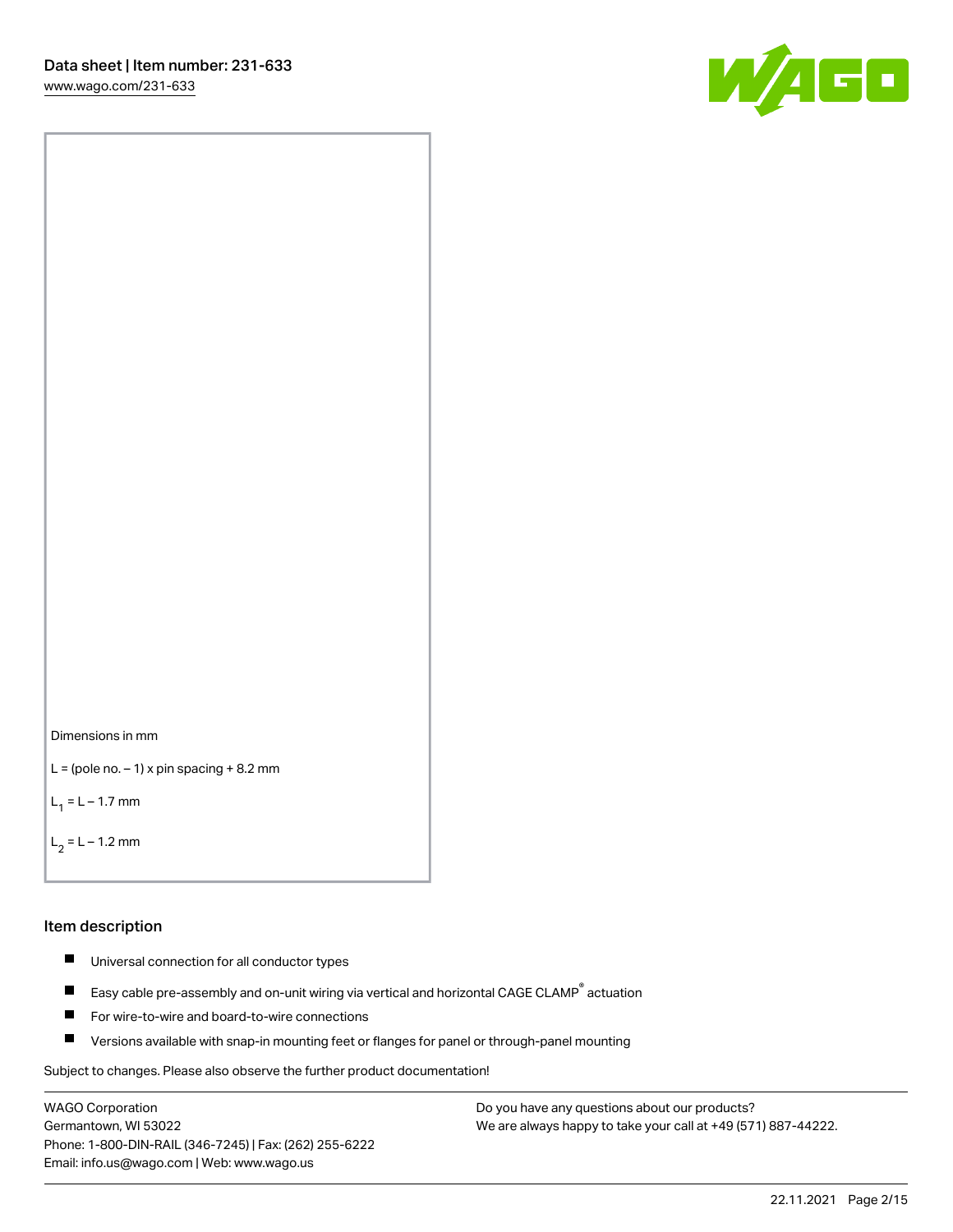$\blacksquare$ With coding fingers



#### Data Notes

| Safety information 1 | The MCS-MULTI CONNECTION SYSTEM includes connectors<br>without breaking capacity in accordance with DIN EN 61984. When<br>used as intended, these connectors must not be connected<br>/disconnected when live or under load. The circuit design should<br>ensure header pins, which can be touched, are not live when<br>unmated. |
|----------------------|-----------------------------------------------------------------------------------------------------------------------------------------------------------------------------------------------------------------------------------------------------------------------------------------------------------------------------------|
| Variants:            | Other pole numbers<br>Gold-plated or partially gold-plated contact surfaces<br>Other versions (or variants) can be requested from WAGO Sales or<br>configured at https://configurator.wago.com/                                                                                                                                   |

# Electrical data

# IEC Approvals

| Ratings per                 | IEC/EN 60664-1                                                       |
|-----------------------------|----------------------------------------------------------------------|
| Rated voltage (III / 3)     | 320 V                                                                |
| Rated surge voltage (III/3) | 4 <sub>kV</sub>                                                      |
| Rated voltage (III/2)       | 320 V                                                                |
| Rated surge voltage (III/2) | 4 <sub>k</sub> V                                                     |
| Nominal voltage (II/2)      | 630 V                                                                |
| Rated surge voltage (II/2)  | 4 <sub>k</sub> V                                                     |
| Rated current               | 12A                                                                  |
| Legend (ratings)            | (III / 2) $\triangleq$ Overvoltage category III / Pollution degree 2 |

# UL Approvals

| Approvals per                  | UL 1059 |
|--------------------------------|---------|
| Rated voltage UL (Use Group B) | 300 V   |
| Rated current UL (Use Group B) | 15 A    |
| Rated voltage UL (Use Group D) | 300 V   |
| Rated current UL (Use Group D) | 10 A    |

# Ratings per UL

| Rated voltage UL 1977 | 600 V |
|-----------------------|-------|
| Rated current UL 1977 | . .   |

Subject to changes. Please also observe the further product documentation!

| WAGO Corporation                                       | Do you have any questions about our products?                 |
|--------------------------------------------------------|---------------------------------------------------------------|
| Germantown, WI 53022                                   | We are always happy to take your call at +49 (571) 887-44222. |
| Phone: 1-800-DIN-RAIL (346-7245)   Fax: (262) 255-6222 |                                                               |
| Email: info.us@wago.com   Web: www.wago.us             |                                                               |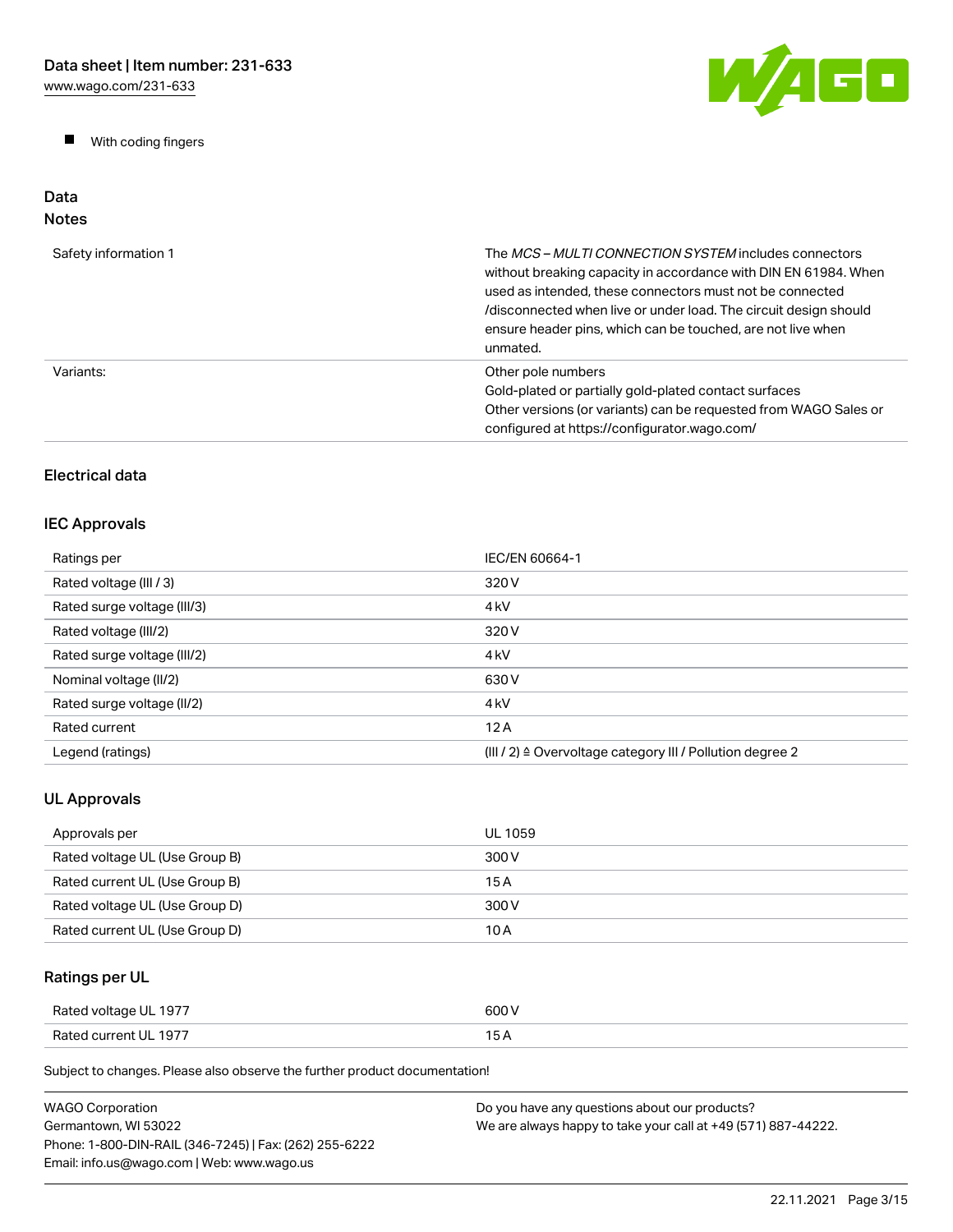

## CSA Approvals

| Approvals per                   | CSA   |
|---------------------------------|-------|
| Rated voltage CSA (Use Group B) | 300 V |
| Rated current CSA (Use Group B) | 15 A  |
| Rated voltage CSA (Use Group D) | 300 V |
| Rated current CSA (Use Group D) | 10 A  |

### Connection data

| Total number of connection points |  |
|-----------------------------------|--|
| Total number of potentials        |  |
| Number of connection types        |  |
| Number of levels                  |  |

#### Connection 1

| Connection technology                             | CAGE CLAMP®                            |
|---------------------------------------------------|----------------------------------------|
| Actuation type                                    | Operating tool                         |
| Solid conductor                                   | $0.082.5$ mm <sup>2</sup> / 28  12 AWG |
| Fine-stranded conductor                           | $0.082.5$ mm <sup>2</sup> / 28  12 AWG |
| Fine-stranded conductor; with insulated ferrule   | $0.251.5$ mm <sup>2</sup>              |
| Fine-stranded conductor; with uninsulated ferrule | $0.252.5$ mm <sup>2</sup>              |
| Strip length                                      | $89$ mm / 0.31  0.35 inch              |
| Number of poles                                   | 3                                      |
| Conductor entry direction to mating direction     | 0°                                     |

# Physical data

| Pin spacing | 5.08 mm / 0.2 inch    |
|-------------|-----------------------|
| Width       | 18.44 mm / 0.726 inch |
| Height      | 14.3 mm / 0.563 inch  |
| Depth       | 27.5 mm / 1.083 inch  |

### Plug-in connection

| Contact type (pluggable connector) | Male connector/plug |
|------------------------------------|---------------------|
| Connector (connection type)        | for conductor       |
| Mismating protection               | No                  |
| Locking of plug-in connection      | Without             |

Subject to changes. Please also observe the further product documentation!

| <b>WAGO Corporation</b>                                | Do you have any questions about our products?                 |
|--------------------------------------------------------|---------------------------------------------------------------|
| Germantown, WI 53022                                   | We are always happy to take your call at +49 (571) 887-44222. |
| Phone: 1-800-DIN-RAIL (346-7245)   Fax: (262) 255-6222 |                                                               |
| Email: info.us@wago.com   Web: www.wago.us             |                                                               |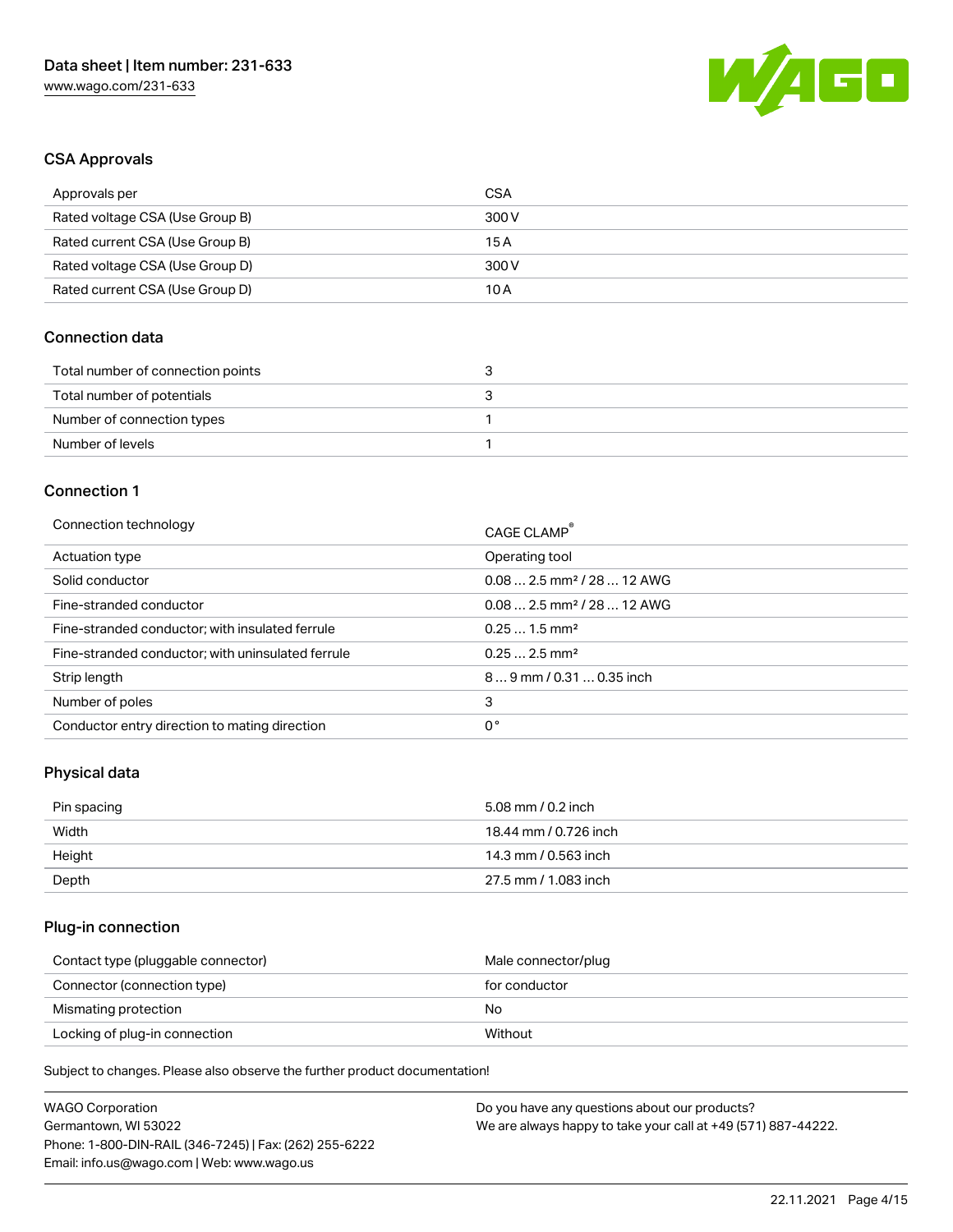

## Material data

| Color                       | orange                                |
|-----------------------------|---------------------------------------|
| Material group              |                                       |
| Insulation material         | Polyamide (PA66)                      |
| Flammability class per UL94 | V <sub>0</sub>                        |
| Clamping spring material    | Chrome nickel spring steel (CrNi)     |
| Contact material            | Electrolytic copper $(E_{\text{Cl}})$ |
| Contact plating             | tin-plated                            |
| Fire load                   | 0.085 MJ                              |
| Weight                      | 4.9 g                                 |

### Environmental requirements

### Commercial data

| <b>Product Group</b>  | 3 (Multi Conn. System) |
|-----------------------|------------------------|
| PU (SPU)              | 100 Stück              |
| Packaging type        | box                    |
| Country of origin     | <b>DE</b>              |
| <b>GTIN</b>           | 4044918259668          |
| Customs tariff number | 8536694040             |

### Approvals / Certificates

#### Country specific Approvals

| Logo | Approval                                            | <b>Additional Approval Text</b> | Certificate<br>name |
|------|-----------------------------------------------------|---------------------------------|---------------------|
|      | <b>CB</b><br><b>DEKRA Certification B.V.</b>        | IEC 61984                       | NL-39756            |
|      | <b>CSA</b><br><b>DEKRA Certification B.V.</b>       | C <sub>22.2</sub>               | 1466354             |
| EMA  | <b>KEMA/KEUR</b><br><b>DEKRA Certification B.V.</b> | EN 61984                        | 2190761.01          |

Subject to changes. Please also observe the further product documentation!

| <b>WAGO Corporation</b>                                | Do you have any questions about our products?                 |
|--------------------------------------------------------|---------------------------------------------------------------|
| Germantown, WI 53022                                   | We are always happy to take your call at +49 (571) 887-44222. |
| Phone: 1-800-DIN-RAIL (346-7245)   Fax: (262) 255-6222 |                                                               |
| Email: info.us@wago.com   Web: www.wago.us             |                                                               |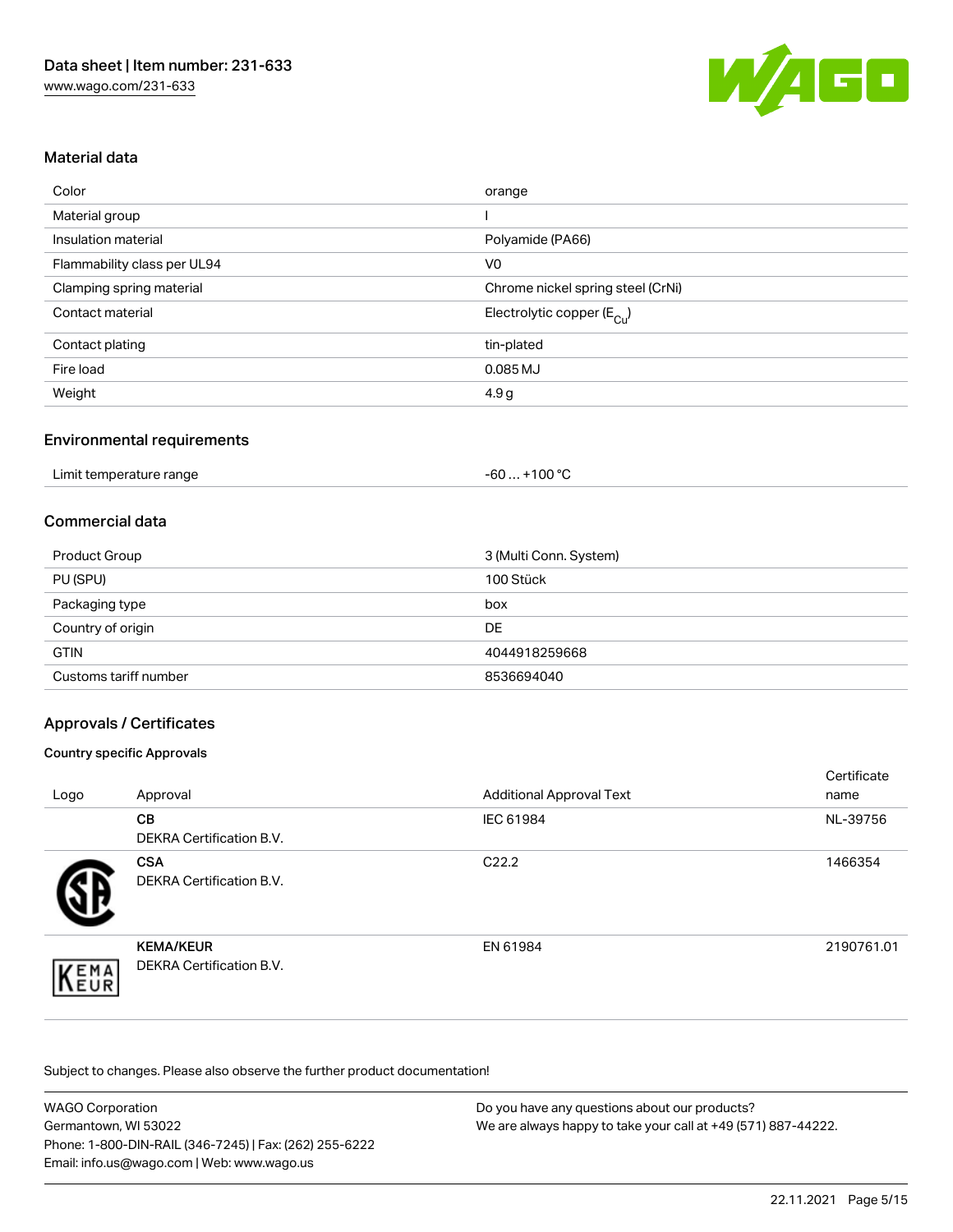

#### Ship Approvals

| Logo                | Approval                                                                                                                                               | <b>Additional Approval Text</b>                                                                            | Certificate<br>name               |
|---------------------|--------------------------------------------------------------------------------------------------------------------------------------------------------|------------------------------------------------------------------------------------------------------------|-----------------------------------|
|                     | <b>ABS</b><br>American Bureau of Shipping                                                                                                              |                                                                                                            | $19-$<br>HG1869876-<br><b>PDA</b> |
|                     | <b>DNV GL</b><br>Det Norske Veritas, Germanischer Lloyd                                                                                                | $\overline{\phantom{a}}$                                                                                   | TAE000016Z                        |
|                     | <b>LR</b><br>Lloyds Register                                                                                                                           | IEC 61984                                                                                                  | 96/20035<br>(E5)                  |
| <b>UL-Approvals</b> |                                                                                                                                                        |                                                                                                            |                                   |
| Logo                | Approval                                                                                                                                               | <b>Additional Approval Text</b>                                                                            | Certificate<br>name               |
|                     | UL<br>UL International Germany GmbH                                                                                                                    | <b>UL 1977</b>                                                                                             | E45171                            |
|                     | <b>UR</b><br>Underwriters Laboratories Inc.                                                                                                            | <b>UL 1059</b>                                                                                             | E45172                            |
| Counterpart         |                                                                                                                                                        |                                                                                                            |                                   |
|                     | Item no.2231-303/008-000<br>Female plug; 3-pole; push-button; snap-in mounting feet; 12 AWG max; pin spacing 5.08 mm; 1-<br>conductor per pole; orange |                                                                                                            | www.wago.com/2231-303<br>/008-000 |
|                     | Item no.2231-303/026-000                                                                                                                               | Female plug; 3-pole; push-button; 12 AWG max; pin spacing 5.08 mm; 1-conductor per pole; orange            | www.wago.com/2231-303<br>/026-000 |
|                     | Item no.2231-303/031-000<br>pole; orange                                                                                                               | Female plug; 3-pole; push-button; mounting flange; 12 AWG max; pin spacing 5.08 mm; 1-conductor per        | www.wago.com/2231-303<br>/031-000 |
|                     | Item no.2231-303/037-000<br>pole; orange                                                                                                               | Female plug; 3-pole; push-button; locking lever; 12 AWG max; pin spacing 5.08 mm; 1-conductor per          | www.wago.com/2231-303<br>/037-000 |
|                     | Item no.231-2303/026-000<br>integrated end plate; 2,50 mm <sup>2</sup> ; orange                                                                        | 2-conductor female connector; Push-in CAGE CLAMP®; 2.5 mm <sup>2</sup> ; Pin spacing 5.08 mm; 3-pole; with | www.wago.com/231-2303<br>/026-000 |

Subject to changes. Please also observe the further product documentation!

Item no.2231-303/102-000

WAGO Corporation Germantown, WI 53022 Phone: 1-800-DIN-RAIL (346-7245) | Fax: (262) 255-6222 Email: info.us@wago.com | Web: www.wago.us Do you have any questions about our products? We are always happy to take your call at +49 (571) 887-44222.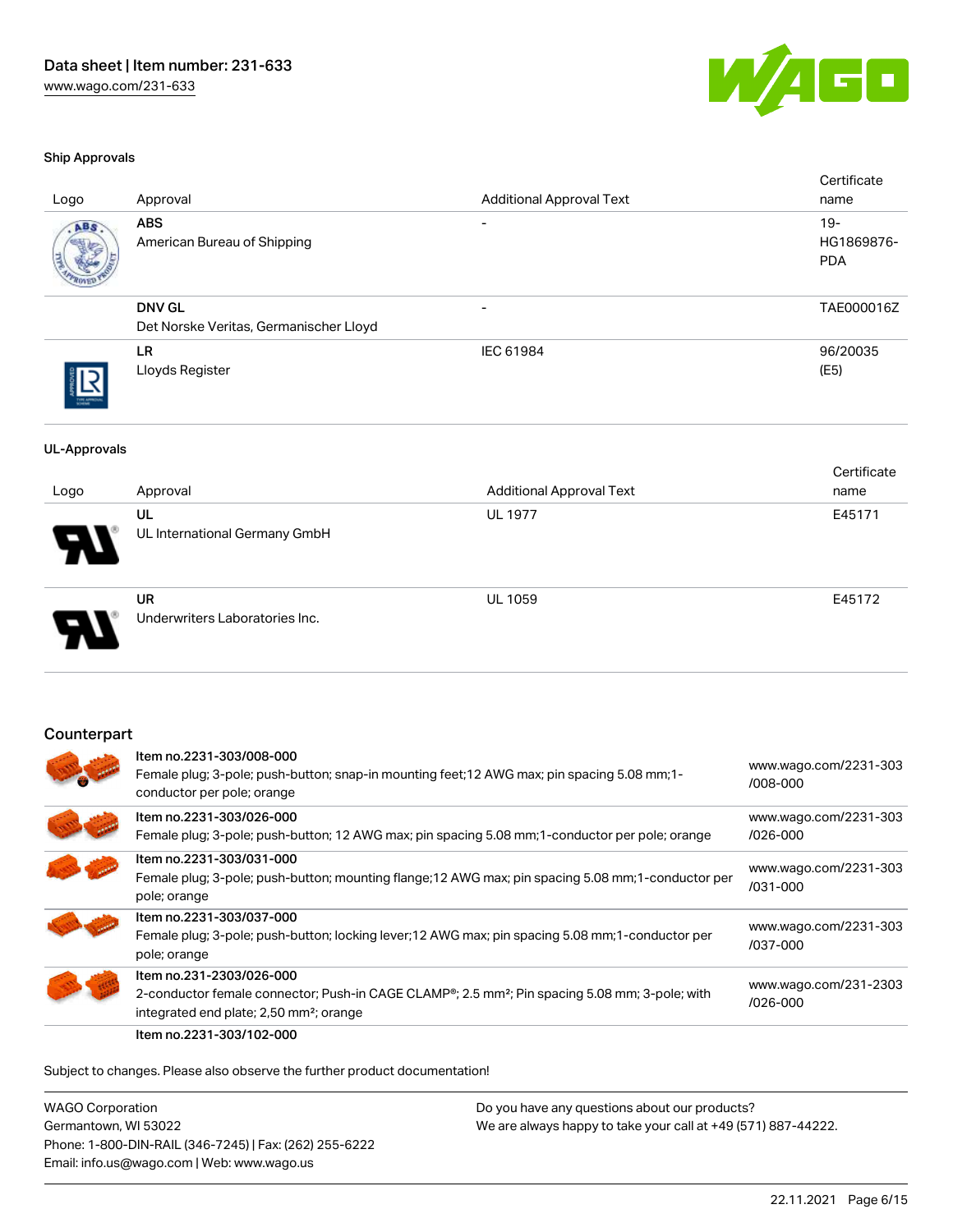# Data sheet | Item number: 231-633 [www.wago.com/231-633](http://www.wago.com/231-633)



| Female plug; 3-pole; push-button; with integrated end plate; 12 AWG max; pin spacing 5.08 mm; 1-<br>conductor per pole; orange                                                             | www.wago.com/2231-303<br>/102-000                                                                                                                                                                                                      |
|--------------------------------------------------------------------------------------------------------------------------------------------------------------------------------------------|----------------------------------------------------------------------------------------------------------------------------------------------------------------------------------------------------------------------------------------|
| Item no.231-2303/037-000<br>2-conductor female connector; Push-in CAGE CLAMP®; 2.5 mm <sup>2</sup> ; Pin spacing 5.08 mm; 3-pole; Lateral<br>locking levers; 2,50 mm <sup>2</sup> ; orange | www.wago.com/231-2303<br>/037-000                                                                                                                                                                                                      |
| Item no.231-303/008-000<br>Female plug; 3-pole; snap-in mounting feet; 12 AWG max; pin spacing 5.08 mm; 1 conductor per pole;<br>orange                                                    | www.wago.com/231-303<br>/008-000                                                                                                                                                                                                       |
| Item no.231-303/026-000<br>Female plug; 3-pole; 12 AWG max; pin spacing 5.08 mm; 1 conductor per pole; orange                                                                              | www.wago.com/231-303<br>/026-000                                                                                                                                                                                                       |
| Item no.231-303/031-000<br>Female plug; 3-pole; mounting flange; 12 AWG max; pin spacing 5.08 mm; 1 conductor per pole; orange                                                             | www.wago.com/231-303<br>/031-000                                                                                                                                                                                                       |
| Item no.231-303/102-000<br>Female plug; 3-pole; with integrated end plate; 12 AWG max; pin spacing 5.08 mm; 1 conductor per pole;<br>orange                                                | www.wago.com/231-303<br>/102-000                                                                                                                                                                                                       |
| Item no.231-303/037-000<br>Female plug; 3-pole; locking lever; 12 AWG max; pin spacing 5.08 mm; 1 conductor per pole; orange                                                               | www.wago.com/231-303<br>/037-000                                                                                                                                                                                                       |
| Item no.232-163<br>THT female header; straight; Pin spacing 5.08 mm; 3-pole; 0.6 x 1.0 mm solder pin; orange                                                                               | www.wago.com/232-163                                                                                                                                                                                                                   |
| Item no.232-163/039-000                                                                                                                                                                    | www.wago.com/232-163                                                                                                                                                                                                                   |
| Item no.232-163/031-000<br>THT female header; straight; Pin spacing 5.08 mm; 3-pole; clamping collar; 0.6 x 1.0 mm solder pin;<br>orange                                                   | www.wago.com/232-163<br>/031-000                                                                                                                                                                                                       |
| Item no.232-163/047-000                                                                                                                                                                    | www.wago.com/232-163                                                                                                                                                                                                                   |
| Item no.232-263<br>THT female header; angled; Pin spacing 5.08 mm; 3-pole; 0.6 x 1.0 mm solder pin; orange                                                                                 | www.wago.com/232-263                                                                                                                                                                                                                   |
| Item no.232-263/039-000<br>THT female header; angled; Pin spacing 5.08 mm; 3-pole; Locking lever; 0.6 x 1.0 mm solder pin; orange                                                          | www.wago.com/232-263<br>/039-000                                                                                                                                                                                                       |
|                                                                                                                                                                                            | THT female header; straight; Pin spacing 5.08 mm; 3-pole; Locking lever; 0.6 x 1.0 mm solder pin; orange /039-000<br>THT female header; straight; Pin spacing 5.08 mm; 3-pole; Spacer flange; 0.6 x 1.0 mm solder pin; orange /047-000 |

Subject to changes. Please also observe the further product documentation!

WAGO Corporation Germantown, WI 53022 Phone: 1-800-DIN-RAIL (346-7245) | Fax: (262) 255-6222 Email: info.us@wago.com | Web: www.wago.us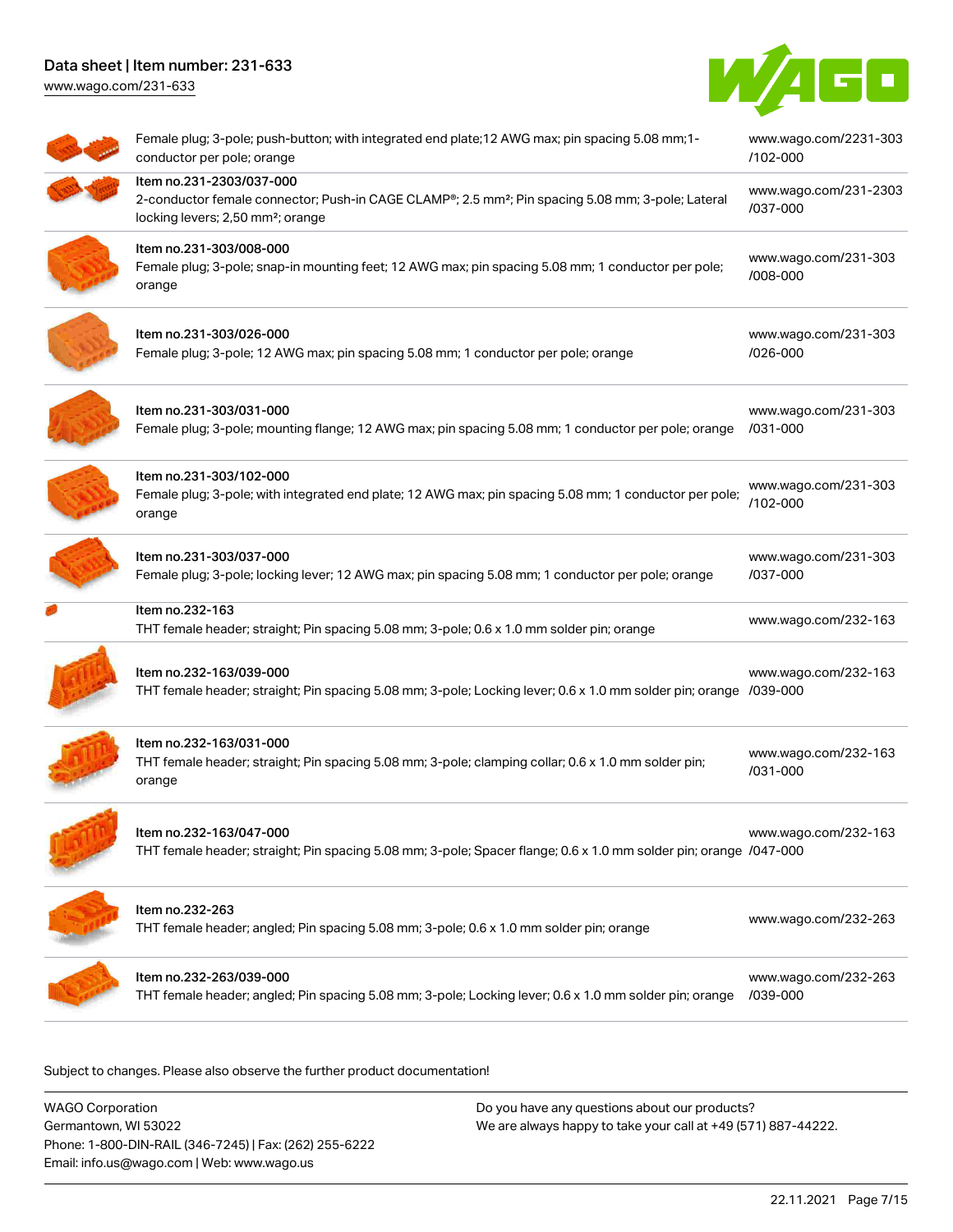[www.wago.com/231-633](http://www.wago.com/231-633)





#### Item no.232-263/031-000

THT female header; angled; Pin spacing 5.08 mm; 3-pole; clamping collar; 0.6 x 1.0 mm solder pin; orange [/031-000](https://www.wago.com/232-263/031-000)



### Item no.232-303/026-000

1-conductor female connector, angled; CAGE CLAMP®; 2.5 mm²; Pin spacing 5.08 mm; 3-pole; 2,50 mm²; orange

[www.wago.com/232-303](https://www.wago.com/232-303/026-000) [/026-000](https://www.wago.com/232-303/026-000)

[www.wago.com/232-263](https://www.wago.com/232-263/031-000)

#### Optional accessories

#### Jumpers

| Jumper          |                                                                                                                         |                      |
|-----------------|-------------------------------------------------------------------------------------------------------------------------|----------------------|
|                 | Item no.: 231-905<br>Jumper; for conductor entry; 5-way; insulated; gray                                                | www.wago.com/231-905 |
|                 | Item no.: 231-903<br>Jumper; for conductor entry; 3-way; insulated; gray                                                | www.wago.com/231-903 |
|                 | Item no.: 231-907<br>Jumper; for conductor entry; 7-way; insulated; gray                                                | www.wago.com/231-907 |
|                 | Item no.: 231-910<br>Jumper; for conductor entry; 10-way; insulated; gray                                               | www.wago.com/231-910 |
|                 | Item no.: 231-902<br>Jumper; for conductor entry; 2-way; insulated; gray                                                | www.wago.com/231-902 |
| <b>Ferrules</b> |                                                                                                                         |                      |
| Ferrule         |                                                                                                                         |                      |
|                 | Item no.: 216-101<br>Ferrule; Sleeve for 0.5 mm <sup>2</sup> / AWG 22; uninsulated; electro-tin plated; silver-colored  | www.wago.com/216-101 |
|                 | Item no.: 216-104<br>Ferrule; Sleeve for 1.5 mm <sup>2</sup> / AWG 16; uninsulated; electro-tin plated; silver-colored  | www.wago.com/216-104 |
|                 | Item no.: 216-106<br>Ferrule; Sleeve for 2.5 mm <sup>2</sup> / AWG 14; uninsulated; electro-tin plated; silver-colored  | www.wago.com/216-106 |
|                 | Item no.: 216-102<br>Ferrule; Sleeve for 0.75 mm <sup>2</sup> / AWG 20; uninsulated; electro-tin plated; silver-colored | www.wago.com/216-102 |
|                 | Item no.: 216-103<br>Ferrule; Sleeve for 1 mm <sup>2</sup> / AWG 18; uninsulated; electro-tin plated                    | www.wago.com/216-103 |
|                 | Item no.: 216-123<br>Ferrule; Sleeve for 1 mm <sup>2</sup> / AWG 18; uninsulated; electro-tin plated; silver-colored    | www.wago.com/216-123 |
|                 | Item no.: 216-122<br>Ferrule; Sleeve for 0.75 mm <sup>2</sup> / AWG 20; uninsulated; electro-tin plated; silver-colored | www.wago.com/216-122 |

Subject to changes. Please also observe the further product documentation!

WAGO Corporation Germantown, WI 53022 Phone: 1-800-DIN-RAIL (346-7245) | Fax: (262) 255-6222 Email: info.us@wago.com | Web: www.wago.us Do you have any questions about our products? We are always happy to take your call at +49 (571) 887-44222.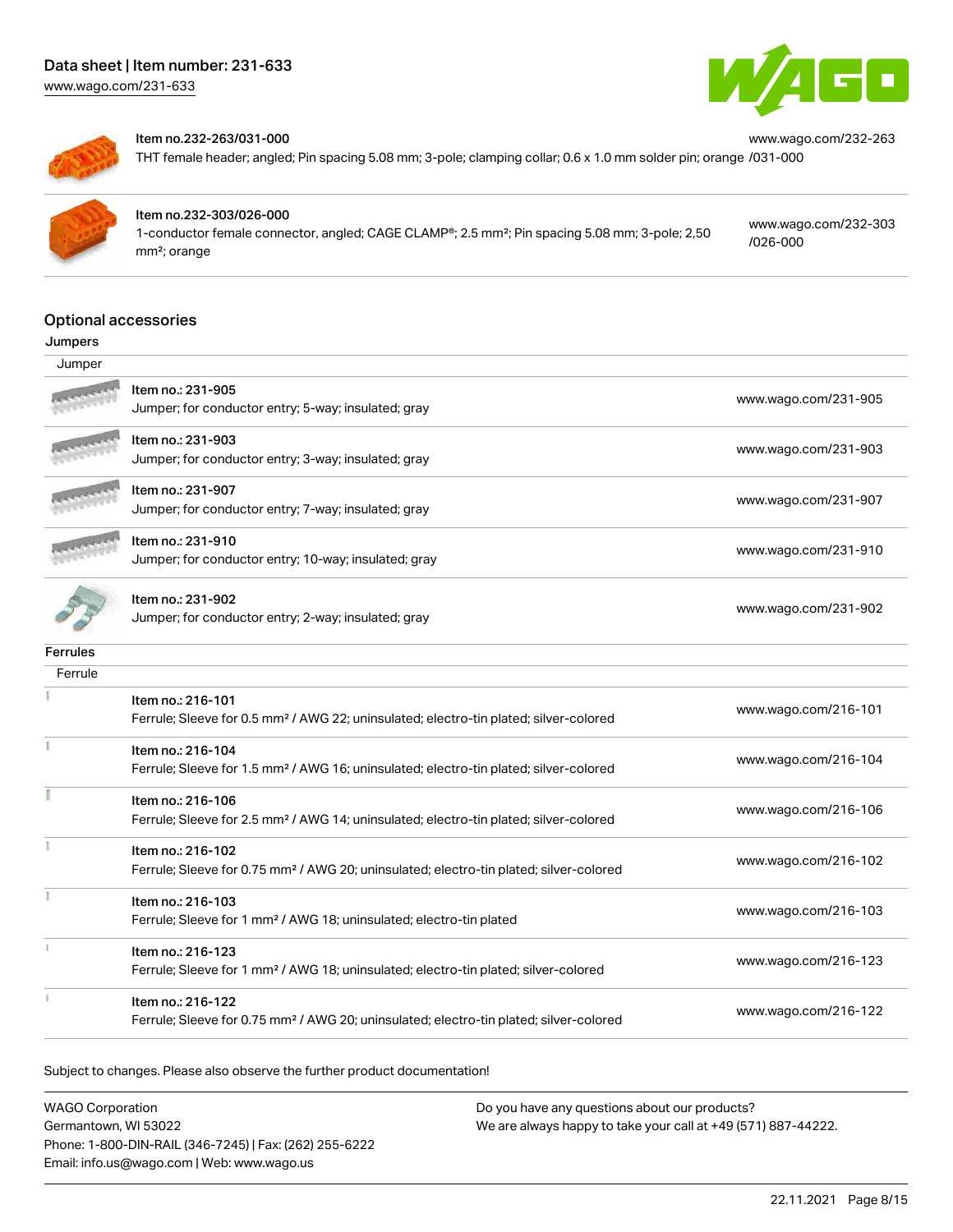[www.wago.com/231-633](http://www.wago.com/231-633)



|   | Item no.: 216-124<br>Ferrule; Sleeve for 1.5 mm <sup>2</sup> / AWG 16; uninsulated; electro-tin plated                                                                                            | www.wago.com/216-124 |
|---|---------------------------------------------------------------------------------------------------------------------------------------------------------------------------------------------------|----------------------|
|   | Item no.: 216-142<br>Ferrule; Sleeve for 0.75 mm <sup>2</sup> / 18 AWG; uninsulated; electro-tin plated; electrolytic copper; gastight<br>crimped; acc. to DIN 46228, Part 1/08.92                | www.wago.com/216-142 |
|   | Item no.: 216-132<br>Ferrule; Sleeve for 0.34 mm <sup>2</sup> / AWG 24; uninsulated; electro-tin plated                                                                                           | www.wago.com/216-132 |
|   | Item no.: 216-121<br>Ferrule; Sleeve for 0.5 mm <sup>2</sup> / AWG 22; uninsulated; electro-tin plated; silver-colored                                                                            | www.wago.com/216-121 |
|   | Item no.: 216-143<br>Ferrule; Sleeve for 1 mm <sup>2</sup> / AWG 18; uninsulated; electro-tin plated; electrolytic copper; gastight<br>crimped; acc. to DIN 46228, Part 1/08.92                   | www.wago.com/216-143 |
|   | Item no.: 216-131<br>Ferrule; Sleeve for 0.25 mm <sup>2</sup> / AWG 24; uninsulated; electro-tin plated; silver-colored                                                                           | www.wago.com/216-131 |
|   | Item no.: 216-141<br>Ferrule; Sleeve for 0.5 mm <sup>2</sup> / 20 AWG; uninsulated; electro-tin plated; electrolytic copper; gastight<br>crimped; acc. to DIN 46228, Part 1/08.92                 | www.wago.com/216-141 |
|   | Item no.: 216-152<br>Ferrule; Sleeve for 0.34 mm <sup>2</sup> / AWG 24; uninsulated; electro-tin plated                                                                                           | www.wago.com/216-152 |
|   | Item no.: 216-203<br>Ferrule; Sleeve for 1 mm <sup>2</sup> / AWG 18; insulated; electro-tin plated; red                                                                                           | www.wago.com/216-203 |
|   | Item no.: 216-202<br>Ferrule; Sleeve for 0.75 mm <sup>2</sup> / 18 AWG; insulated; electro-tin plated; gray                                                                                       | www.wago.com/216-202 |
| 1 | Item no.: 216-151<br>Ferrule; Sleeve for 0.25 mm <sup>2</sup> / AWG 24; uninsulated; electro-tin plated                                                                                           | www.wago.com/216-151 |
| 1 | Item no.: 216-204<br>Ferrule; Sleeve for 1.5 mm <sup>2</sup> / AWG 16; insulated; electro-tin plated; black                                                                                       | www.wago.com/216-204 |
|   | Item no.: 216-144<br>Ferrule; Sleeve for 1.5 mm <sup>2</sup> / AWG 16; uninsulated; electro-tin plated; electrolytic copper; gastight<br>crimped; acc. to DIN 46228, Part 1/08.92; silver-colored | www.wago.com/216-144 |
|   | Item no.: 216-201<br>Ferrule; Sleeve for 0.5 mm <sup>2</sup> / 20 AWG; insulated; electro-tin plated; white                                                                                       | www.wago.com/216-201 |
|   | Item no.: 216-223<br>Ferrule; Sleeve for 1 mm <sup>2</sup> / AWG 18; insulated; electro-tin plated; red                                                                                           | www.wago.com/216-223 |
|   | Item no.: 216-241<br>Ferrule; Sleeve for 0.5 mm <sup>2</sup> / 20 AWG; insulated; electro-tin plated; electrolytic copper; gastight<br>crimped; acc. to DIN 46228, Part 4/09.90; white            | www.wago.com/216-241 |
|   | Item no.: 216-242<br>Ferrule; Sleeve for 0.75 mm <sup>2</sup> / 18 AWG; insulated; electro-tin plated; electrolytic copper; gastight<br>crimped; acc. to DIN 46228, Part 4/09.90; gray            | www.wago.com/216-242 |
|   | Item no.: 216-222                                                                                                                                                                                 |                      |

Subject to changes. Please also observe the further product documentation!

WAGO Corporation Germantown, WI 53022 Phone: 1-800-DIN-RAIL (346-7245) | Fax: (262) 255-6222 Email: info.us@wago.com | Web: www.wago.us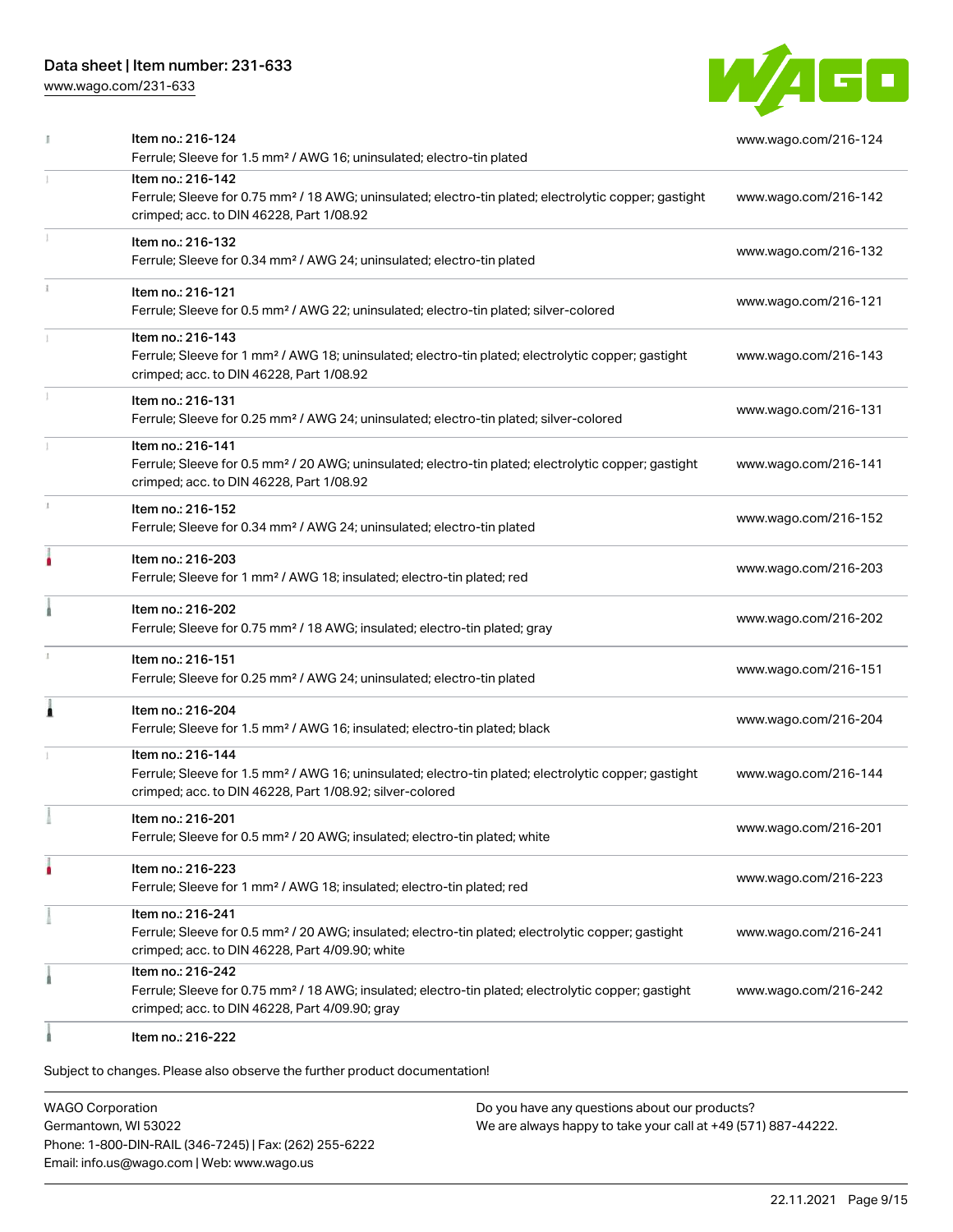Phone: 1-800-DIN-RAIL (346-7245) | Fax: (262) 255-6222

Email: info.us@wago.com | Web: www.wago.us



Ferrule; Sleeve for 0.75 mm<sup>2</sup> / 18 AWG; insulated; electro-tin plated; gray [www.wago.com/216-222](http://www.wago.com/216-222)

|                                                 | Item no.: 216-221<br>Ferrule; Sleeve for 0.5 mm <sup>2</sup> / 20 AWG; insulated; electro-tin plated; white                                                                                             |                                                                                                                | www.wago.com/216-221 |
|-------------------------------------------------|---------------------------------------------------------------------------------------------------------------------------------------------------------------------------------------------------------|----------------------------------------------------------------------------------------------------------------|----------------------|
|                                                 | Item no.: 216-224<br>Ferrule; Sleeve for 1.5 mm <sup>2</sup> / AWG 16; insulated; electro-tin plated; black                                                                                             |                                                                                                                | www.wago.com/216-224 |
|                                                 | Item no.: 216-243<br>Ferrule; Sleeve for 1 mm <sup>2</sup> / AWG 18; insulated; electro-tin plated; electrolytic copper; gastight crimped; www.wago.com/216-243<br>acc. to DIN 46228, Part 4/09.90; red |                                                                                                                |                      |
|                                                 | Item no.: 216-244<br>Ferrule; Sleeve for 1.5 mm <sup>2</sup> / AWG 16; insulated; electro-tin plated; electrolytic copper; gastight<br>crimped; acc. to DIN 46228, Part 4/09.90; black                  |                                                                                                                | www.wago.com/216-244 |
|                                                 | Item no.: 216-263<br>Ferrule; Sleeve for 1 mm <sup>2</sup> / AWG 18; insulated; electro-tin plated; electrolytic copper; gastight crimped; www.wago.com/216-263<br>acc. to DIN 46228, Part 4/09.90; red |                                                                                                                |                      |
|                                                 | Item no.: 216-264<br>Ferrule; Sleeve for 1.5 mm <sup>2</sup> / AWG 16; insulated; electro-tin plated; electrolytic copper; gastight<br>crimped; acc. to DIN 46228, Part 4/09.90; black                  |                                                                                                                | www.wago.com/216-264 |
|                                                 | Item no.: 216-284<br>Ferrule; Sleeve for 1.5 mm <sup>2</sup> / AWG 16; insulated; electro-tin plated; electrolytic copper; gastight<br>crimped; acc. to DIN 46228, Part 4/09.90; black                  |                                                                                                                | www.wago.com/216-284 |
|                                                 | Item no.: 216-262<br>Ferrule; Sleeve for 0.75 mm <sup>2</sup> / 18 AWG; insulated; electro-tin plated; electrolytic copper; gastight<br>crimped; acc. to DIN 46228, Part 4/09.90; gray                  |                                                                                                                | www.wago.com/216-262 |
|                                                 | Item no.: 216-301<br>Ferrule; Sleeve for 0.25 mm <sup>2</sup> / AWG 24; insulated; electro-tin plated; yellow                                                                                           |                                                                                                                | www.wago.com/216-301 |
|                                                 | Item no.: 216-321<br>Ferrule; Sleeve for 0.25 mm <sup>2</sup> / AWG 24; insulated; electro-tin plated; yellow                                                                                           |                                                                                                                | www.wago.com/216-321 |
|                                                 | Item no.: 216-322<br>Ferrule; Sleeve for 0.34 mm <sup>2</sup> / 22 AWG; insulated; electro-tin plated; green                                                                                            |                                                                                                                | www.wago.com/216-322 |
|                                                 | Item no.: 216-302<br>Ferrule; Sleeve for 0.34 mm <sup>2</sup> / 22 AWG; insulated; electro-tin plated; light turquoise                                                                                  |                                                                                                                | www.wago.com/216-302 |
| Cover                                           |                                                                                                                                                                                                         |                                                                                                                |                      |
| Cover                                           |                                                                                                                                                                                                         |                                                                                                                |                      |
|                                                 | Item no.: 231-669<br>Lockout caps; for covering unused clamping units; orange                                                                                                                           |                                                                                                                | www.wago.com/231-669 |
| Coding                                          |                                                                                                                                                                                                         |                                                                                                                |                      |
| Coding                                          |                                                                                                                                                                                                         |                                                                                                                |                      |
|                                                 | Item no.: 231-129<br>Coding key; snap-on type; light gray                                                                                                                                               |                                                                                                                | www.wago.com/231-129 |
| Marking accessories                             |                                                                                                                                                                                                         |                                                                                                                |                      |
| Marking strip                                   |                                                                                                                                                                                                         |                                                                                                                |                      |
|                                                 | Subject to changes. Please also observe the further product documentation!                                                                                                                              |                                                                                                                |                      |
| <b>WAGO Corporation</b><br>Germantown, WI 53022 |                                                                                                                                                                                                         | Do you have any questions about our products?<br>We are always happy to take your call at +49 (571) 887-44222. |                      |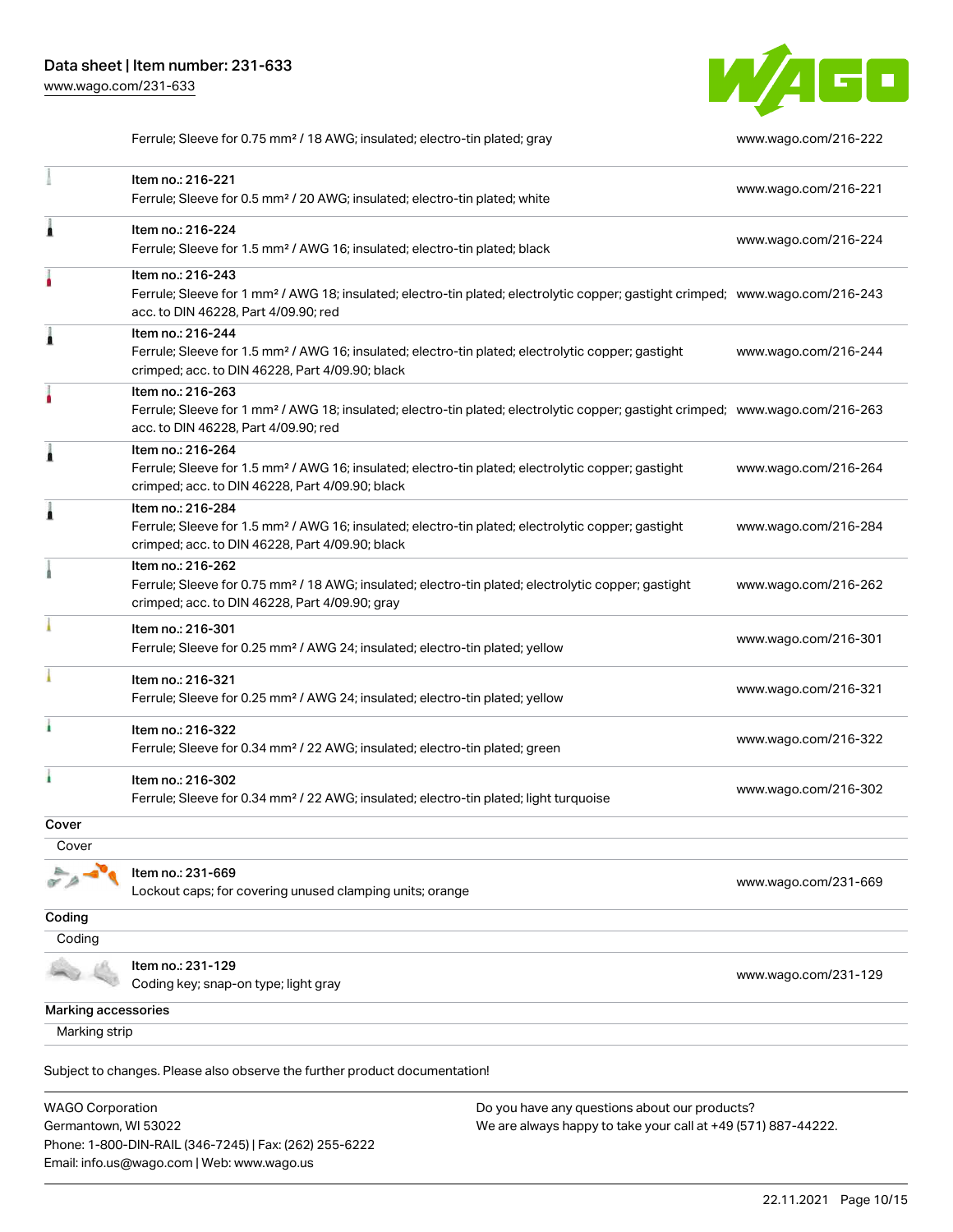

|                | Item no.: 210-331/508-103                                                                                                                                          | www.wago.com/210-331 |
|----------------|--------------------------------------------------------------------------------------------------------------------------------------------------------------------|----------------------|
|                | Marking strips; as a DIN A4 sheet; MARKED; 1-12 (200x); Height of marker strip: 2.3 mm/0.091 in; Strip<br>length 182 mm; Horizontal marking; Self-adhesive; white  | /508-103             |
|                | Item no.: 210-331/508-104                                                                                                                                          | www.wago.com/210-331 |
|                | Marking strips; as a DIN A4 sheet; MARKED; 13-24 (200x); Height of marker strip: 2.3 mm/0.091 in; Strip<br>length 182 mm; Horizontal marking; Self-adhesive; white | /508-104             |
|                | Item no.: 210-332/508-202                                                                                                                                          | www.wago.com/210-332 |
|                | Marking strips; as a DIN A4 sheet; MARKED; 1-16 (160x); Height of marker strip: 3 mm; Strip length 182<br>mm; Horizontal marking; Self-adhesive; white             | /508-202             |
|                | Item no.: 210-332/508-204                                                                                                                                          | www.wago.com/210-332 |
|                | Marking strips; as a DIN A4 sheet; MARKED; 17-32 (160x); Height of marker strip: 3 mm; Strip length<br>182 mm; Horizontal marking; Self-adhesive; white            | /508-204             |
|                | Item no.: 210-332/508-206                                                                                                                                          | www.wago.com/210-332 |
|                | Marking strips; as a DIN A4 sheet; MARKED; 33-48 (160x); Height of marker strip: 3 mm; Strip length<br>182 mm; Horizontal marking; Self-adhesive; white            | /508-206             |
|                | Item no.: 210-332/508-205                                                                                                                                          | www.wago.com/210-332 |
|                | Marking strips; as a DIN A4 sheet; MARKED; 1-32 (80x); Height of marker strip: 3 mm; Strip length 182<br>mm; Horizontal marking; Self-adhesive; white              | /508-205             |
| <b>Tools</b>   |                                                                                                                                                                    |                      |
| Operating tool |                                                                                                                                                                    |                      |
|                | Item no.: 209-130<br>Operating tool; suitable for 264, 280 and 281 Series; 1-way; of insulating material; white                                                    | www.wago.com/209-130 |
|                | Item no.: 209-132<br>Operating tool; for connecting comb-style jumper bar; 2-way; of insulating material                                                           | www.wago.com/209-132 |
|                | Item no.: 210-657                                                                                                                                                  |                      |
|                | Operating tool; Blade: 3.5 x 0.5 mm; with a partially insulated shaft; short; multicoloured                                                                        | www.wago.com/210-657 |
|                | Item no.: 210-720                                                                                                                                                  |                      |
|                | Operating tool; Blade: 3.5 x 0.5 mm; with a partially insulated shaft; multicoloured                                                                               | www.wago.com/210-720 |
|                | Item no.: 231-131                                                                                                                                                  |                      |
|                | Operating tool; made of insulating material; 1-way; loose; white                                                                                                   | www.wago.com/231-131 |
|                | Item no.: 231-291                                                                                                                                                  |                      |
|                | Operating tool; made of insulating material; 1-way; loose; red                                                                                                     | www.wago.com/231-291 |
|                | Item no.: 280-432                                                                                                                                                  | www.wago.com/280-432 |
|                | Operating tool; made of insulating material; 2-way; white                                                                                                          |                      |
|                |                                                                                                                                                                    |                      |
|                | Item no.: 280-434<br>Operating tool; made of insulating material; 4-way                                                                                            | www.wago.com/280-434 |

WAGO Corporation Germantown, WI 53022 Phone: 1-800-DIN-RAIL (346-7245) | Fax: (262) 255-6222 Email: info.us@wago.com | Web: www.wago.us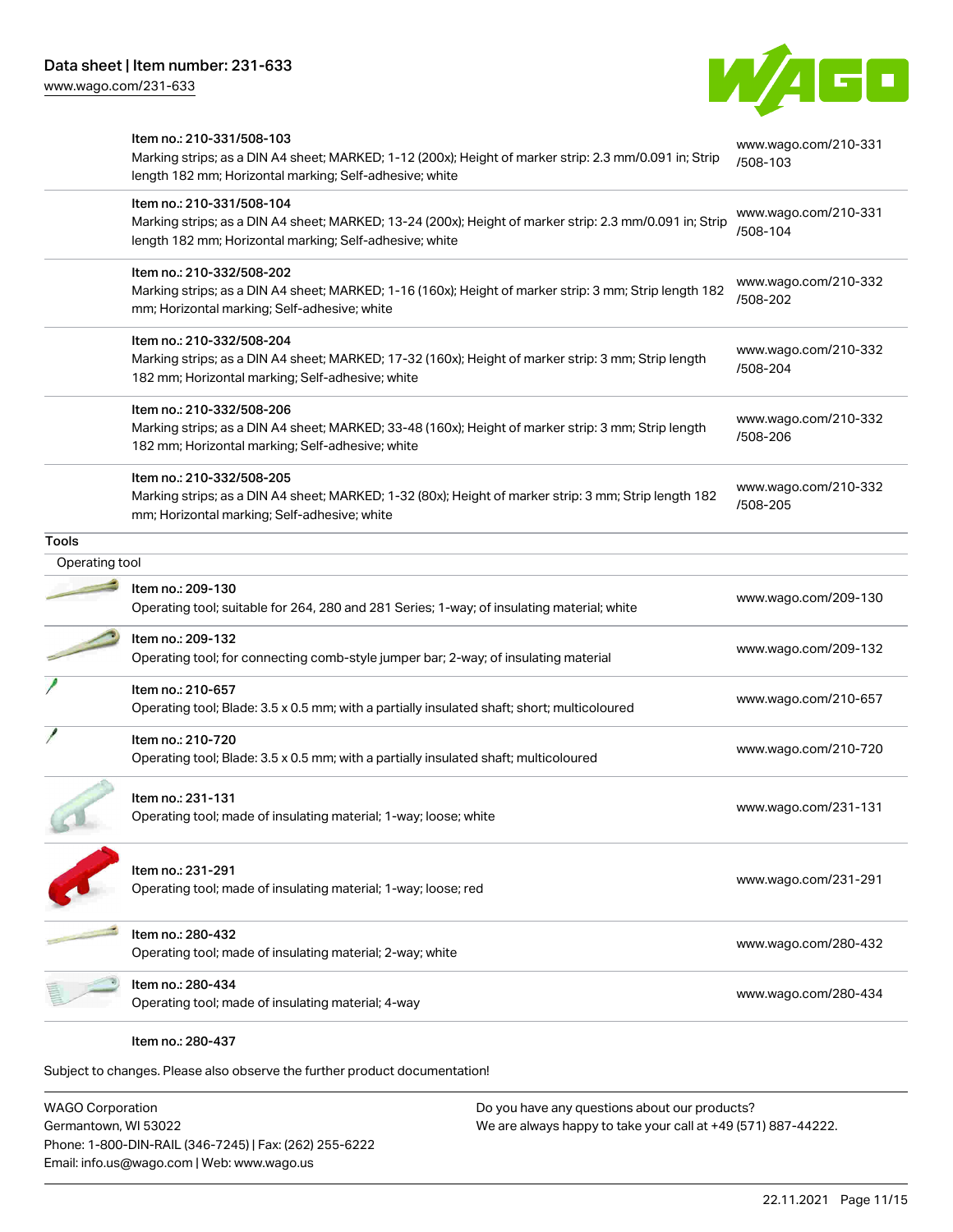[www.wago.com/231-633](http://www.wago.com/231-633)

|                               | Operating tool; made of insulating material; 7-way                                              |            |     | www.wago.com/280-437 |
|-------------------------------|-------------------------------------------------------------------------------------------------|------------|-----|----------------------|
|                               | Item no.: 280-440<br>Operating tool; made of insulating material; 10-way                        |            |     | www.wago.com/280-440 |
|                               | Item no.: 280-435<br>Operating tool; made of insulating material; 5-way; gray                   |            |     | www.wago.com/280-435 |
|                               | Item no.: 280-436<br>Operating tool; made of insulating material; 6-way                         |            |     | www.wago.com/280-436 |
|                               | Item no.: 280-438<br>Operating tool; made of insulating material; 8-way                         |            |     | www.wago.com/280-438 |
|                               | Item no.: 280-433<br>Operating tool; made of insulating material; 3-way                         |            |     | www.wago.com/280-433 |
| Insulations stops             |                                                                                                 |            |     |                      |
| Insulation stop               |                                                                                                 |            |     |                      |
|                               | Item no.: 231-672<br>Insulation stop; 0.75 - 1 mm <sup>2</sup> ; dark gray                      |            |     | www.wago.com/231-672 |
|                               | Item no.: 231-670<br>Insulation stop; 0.08-0.2 mm <sup>2</sup> / 0.2 mm <sup>2</sup> "s"; white |            |     | www.wago.com/231-670 |
|                               | Item no.: 231-671<br>Insulation stop; 0.25 - 0.5 mm <sup>2</sup> ; light gray                   |            |     | www.wago.com/231-671 |
| <b>Strain relief</b>          |                                                                                                 |            |     |                      |
| Strain relief housing         |                                                                                                 |            |     |                      |
|                               | Item no.: 232-633<br>Strain relief housing; orange                                              |            |     | www.wago.com/232-633 |
| <b>Downloads</b>              |                                                                                                 |            |     |                      |
| <b>Documentation</b>          |                                                                                                 |            |     |                      |
| <b>Additional Information</b> |                                                                                                 |            |     |                      |
| Technical explanations        |                                                                                                 | 2019 Apr 3 | pdf | Download             |

Subject to changes. Please also observe the further product documentation!

WAGO Corporation Germantown, WI 53022 Phone: 1-800-DIN-RAIL (346-7245) | Fax: (262) 255-6222 Email: info.us@wago.com | Web: www.wago.us Do you have any questions about our products? We are always happy to take your call at +49 (571) 887-44222.

2.0 MB

W/4GD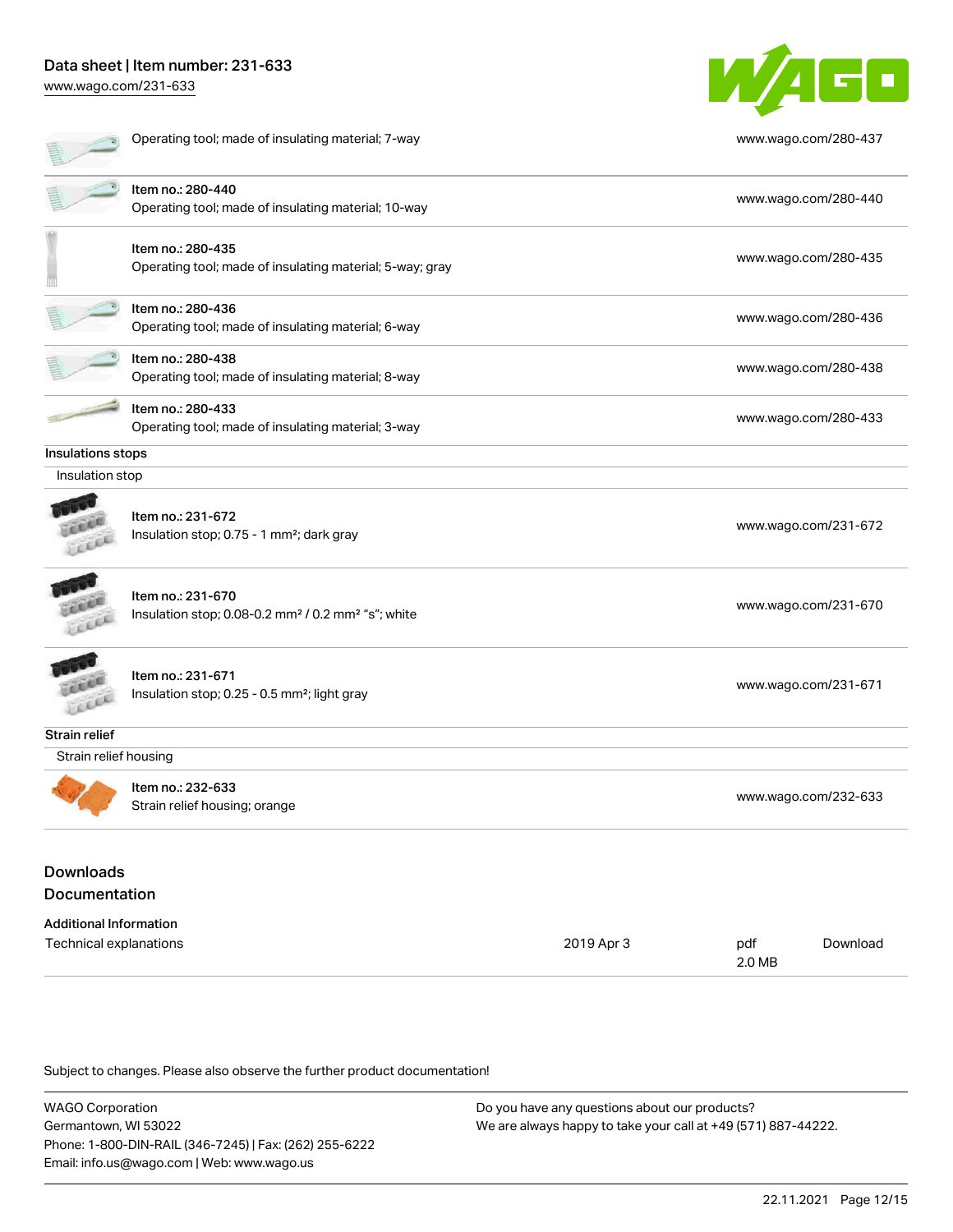

| <b>CAD files</b>                        |            |          |
|-----------------------------------------|------------|----------|
| <b>CAD</b> data                         |            |          |
| 2D/3D Models 231-633                    | <b>URL</b> | Download |
| <b>CAE</b> data                         |            |          |
| ZUKEN Portal 231-633                    | <b>URL</b> | Download |
| EPLAN Data Portal 231-633               | <b>URL</b> | Download |
| <b>Environmental Product Compliance</b> |            |          |

#### Compliance Search

| Environmental Product Compliance 231-633                                                                                                  | URL | Download |
|-------------------------------------------------------------------------------------------------------------------------------------------|-----|----------|
| 1-conductor male connector; CAGE CLAMP <sup>®</sup> ; 2.5 mm <sup>2</sup> ; Pin spacing 5.08 mm; 3-pole;<br>2,50 mm <sup>2</sup> ; orange |     |          |

### Installation Notes



Inserting a conductor via 3.5 mm screwdriver – CAGE CLAMP® actuation parallel to conductor entry.



Inserting a conductor via 3.5 mm screwdriver – CAGE CLAMP® actuation perpendicular to conductor entry.



Inserting a conductor into CAGE CLAMP® unit via operating lever (231-291).

Subject to changes. Please also observe the further product documentation!

WAGO Corporation Germantown, WI 53022 Phone: 1-800-DIN-RAIL (346-7245) | Fax: (262) 255-6222 Email: info.us@wago.com | Web: www.wago.us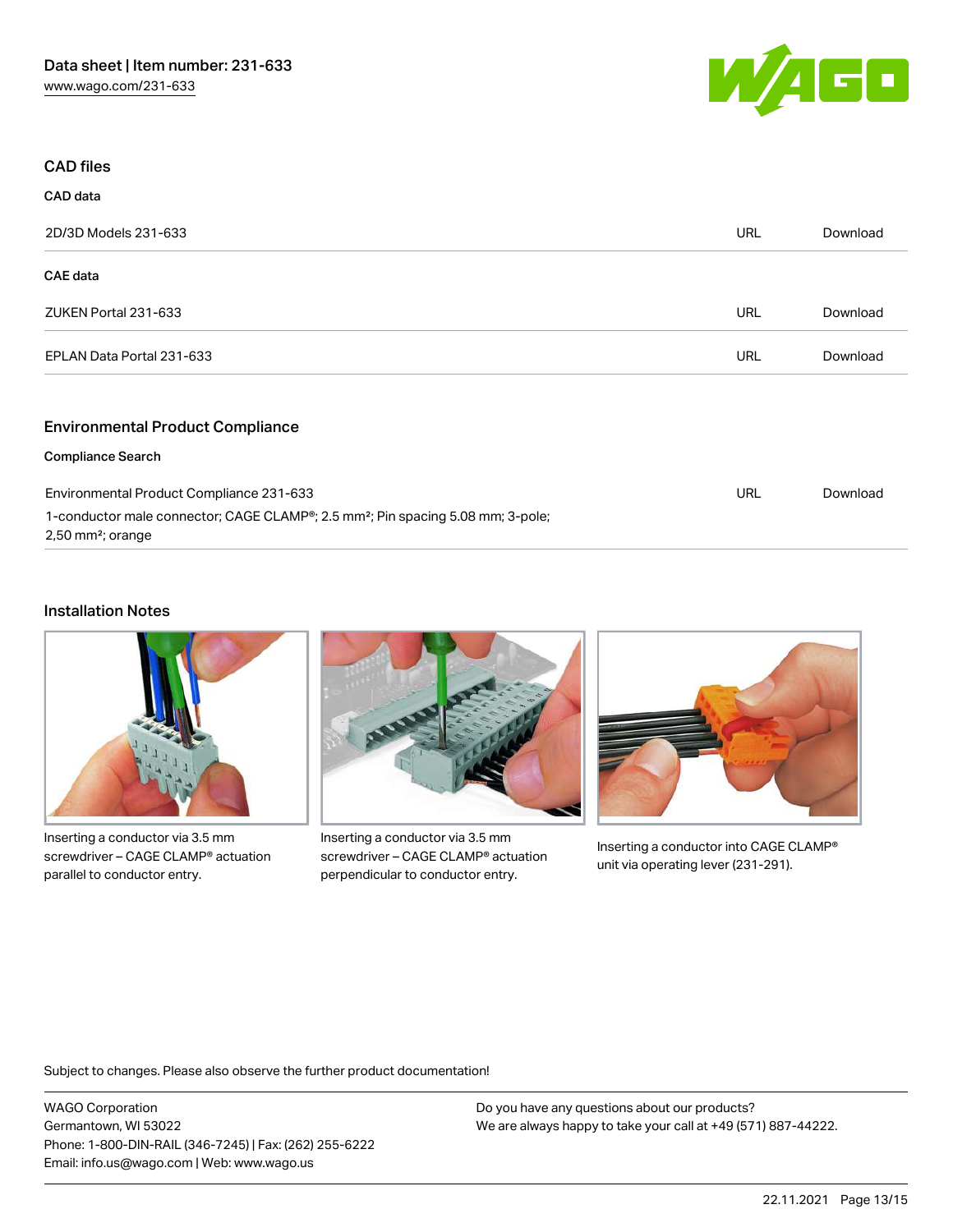[www.wago.com/231-633](http://www.wago.com/231-633)





Inserting a conductor via operating tool.

Coding



Coding a male header – fitting coding key(s).



Testing – female connector with CAGE CLAMP®

Integrated test ports for testing perpendicular to conductor entry via 2 or 2.3 mm Ø test plug

#### Installation

Subject to changes. Please also observe the further product documentation!

WAGO Corporation Germantown, WI 53022 Phone: 1-800-DIN-RAIL (346-7245) | Fax: (262) 255-6222 Email: info.us@wago.com | Web: www.wago.us